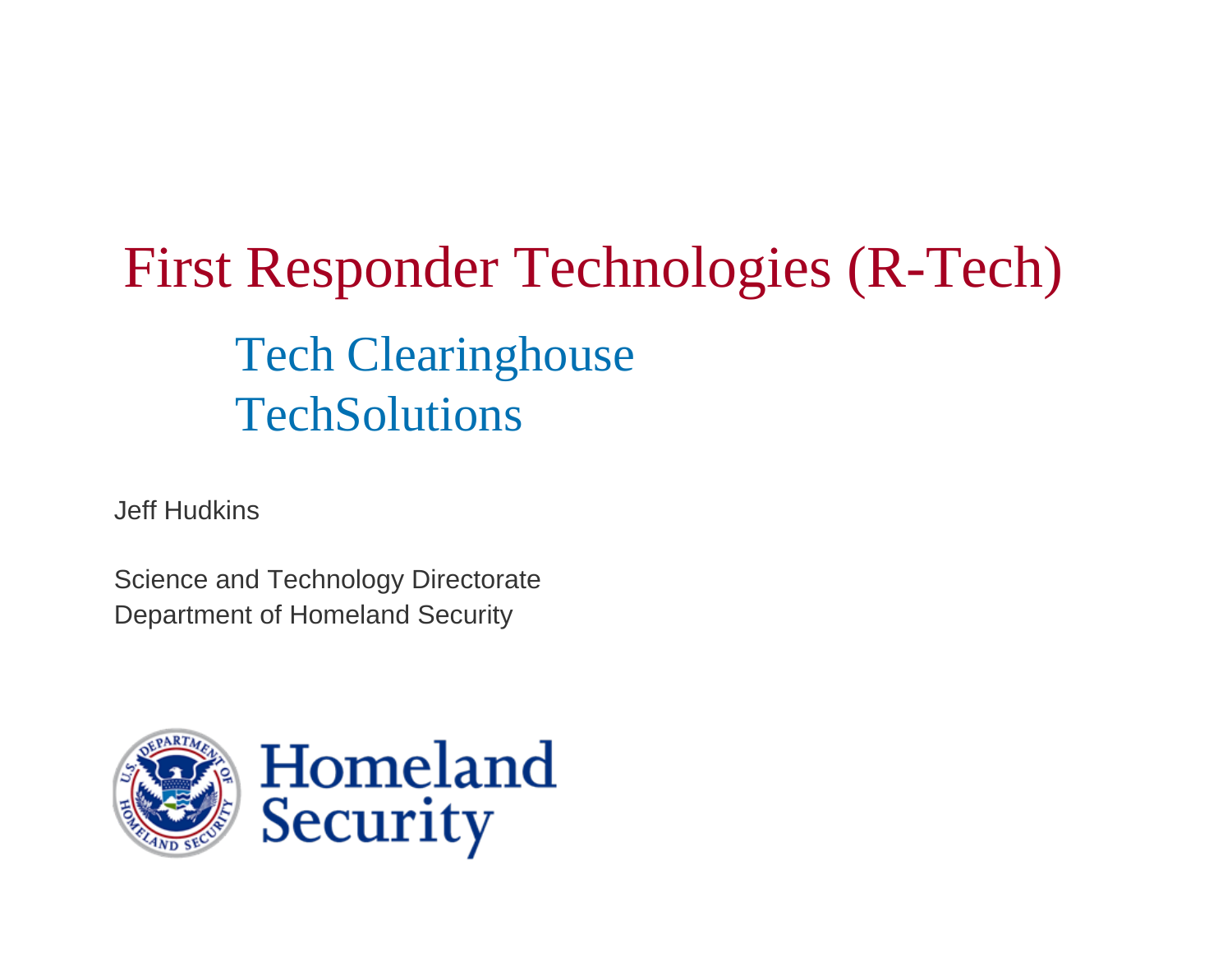# R-Tech Mission

To provide First Responders with S&T information and rapid prototype development to enhance emergency response

- **Tech Clearinghouse**
	- Improved technical information sharing and knowledge

### • **TechSolutions**

• Rapid prototype development, solutions fielded between 12 and 15 months and less than \$1 million

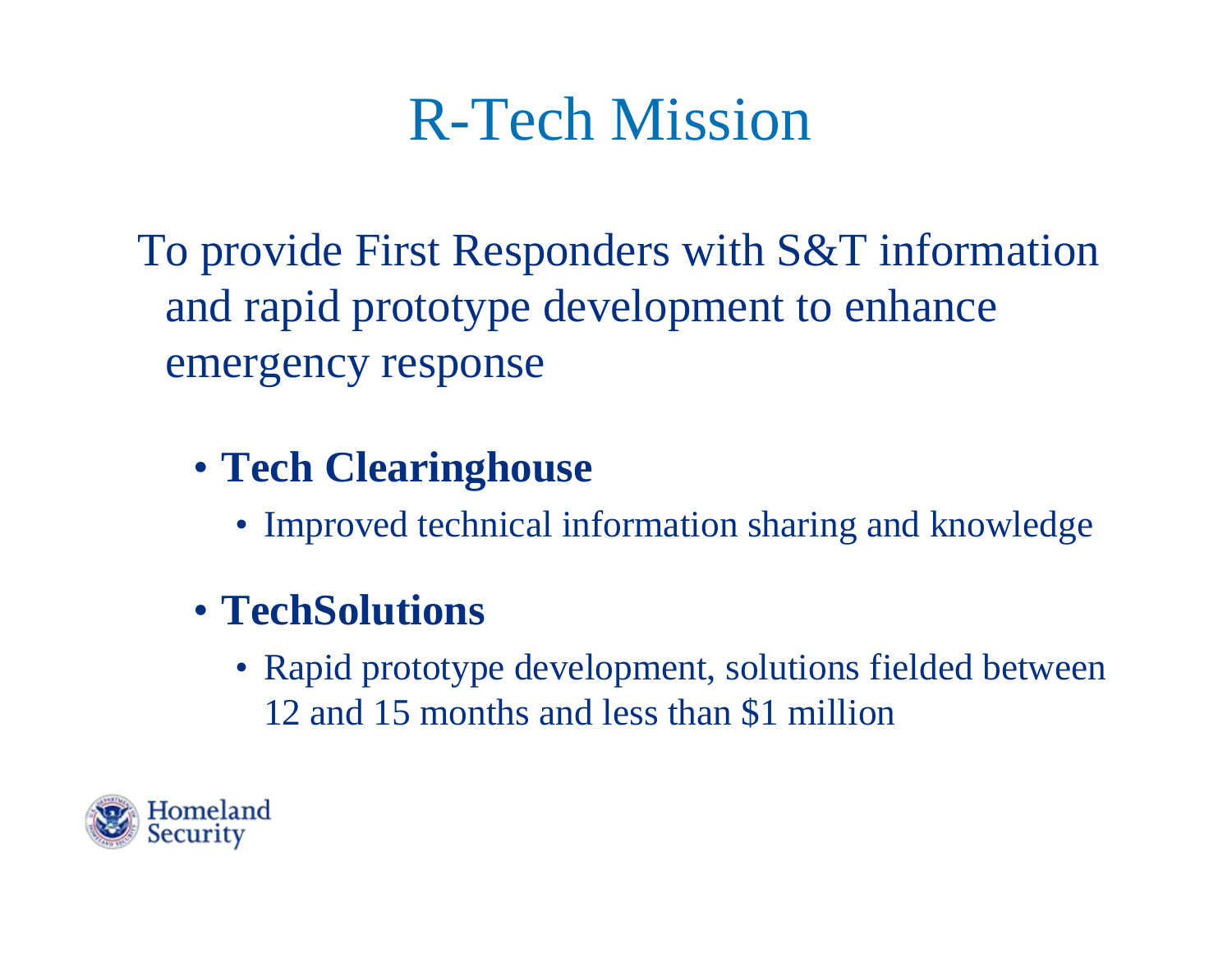# Tech Clearinghouse

Rapidly disseminates technology information on products and services to Federal, State, local, Tribal government and private sector entities, in order to encourage technological innovation and facilitate the mission of the Department of Homeland Security.

- Establishes Central Federal Technology Clearinghouse
- Issues Announcements for Innovative Solutions
- Establishes S&T Technical Assessment Teams
- Provides guidance for the evaluation, purchase, and implementation of homeland security enhancing technologies
- Provides users with information to develop or deploy technologies that would enhance homeland security
- Enables technology transfer

### *[www.FirstResponder.gov](http://www.firstresponder.gov/)*

*Umbrella Portal & Technology Communities of Practices*

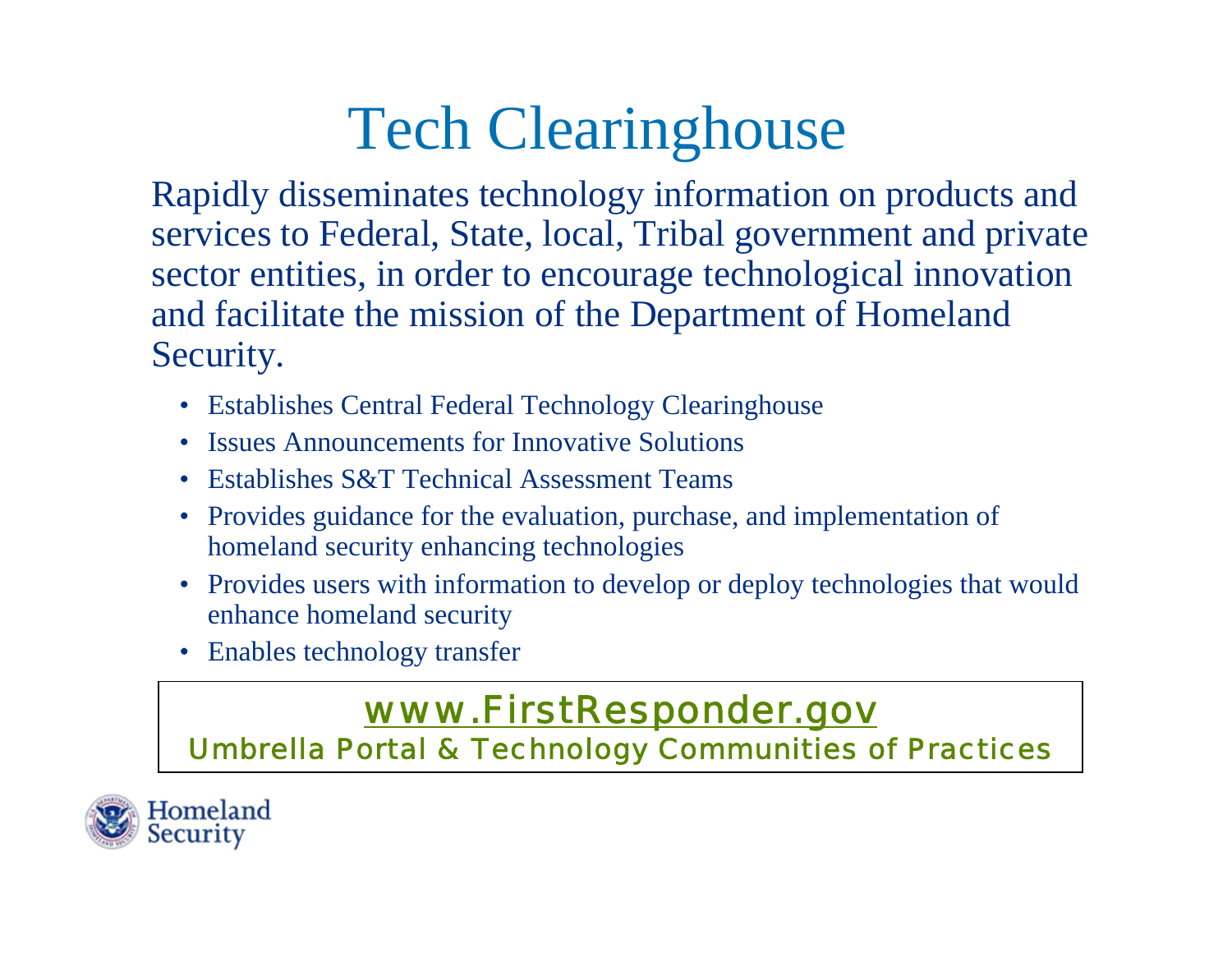### **FirstResponder.gov**



#### **Product Description:**

FirstResponder.gov is a web-based umbrella portal that serves as a one-stop-shop to disseminate technology information to First Responders. The portal facilitates compliance with Section 313 of the Homeland Security Act of 2002.



### **Demos/Deliverables/Transitions:**

- Launched Certified and Accredited Version 1.0 of [www.firstresponder.gov](http://www.firstresponder.gov/) - 1<sup>st</sup> Qtr FY08
- Single sign-on login capability FY09

### **Benefits to First Responder:**

• Provides a taxonomy to easily locate First Responderrelated Web resource information

- Federal, State, Local and Tribal Nation
- **Partners:** Booz Allen Hamilton

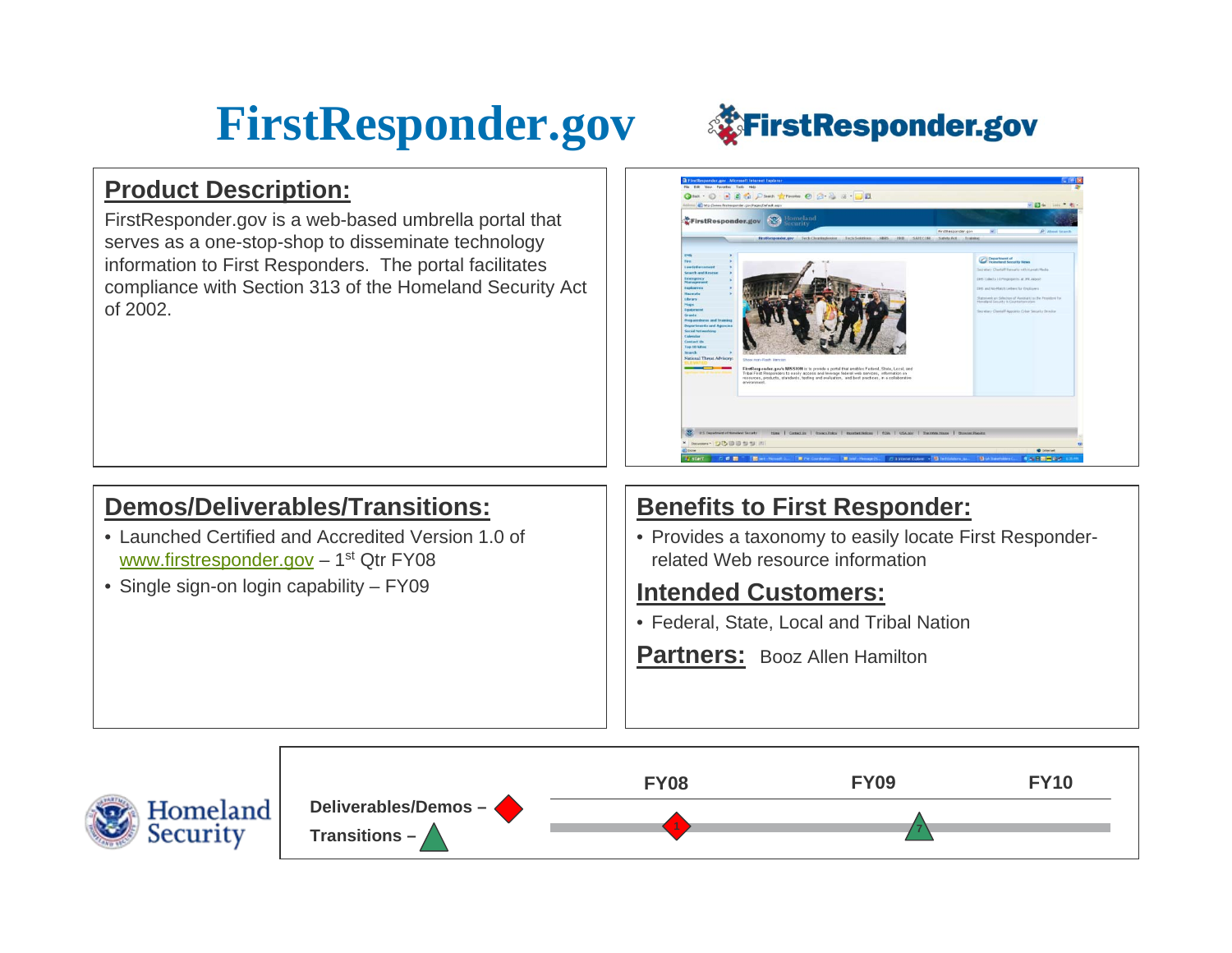# **TechSolutions**

Rapidly addresses high-priority technology gaps identified by Federal, State, Local, and Tribal first responders

- Field prototypical solutions in 12 to 15 months
- Cost should be commensurate with proposal but less than \$1M per project
- Solution should meet 80% of identified requirements
- Emergency Responders relay their capability gaps directly
- Gaps are addressed using existing technology, spiral development, and rapid prototyping
- Emergency Responders partner with DHS from start to finish

### *www.dhs.gov/TechSolutions*

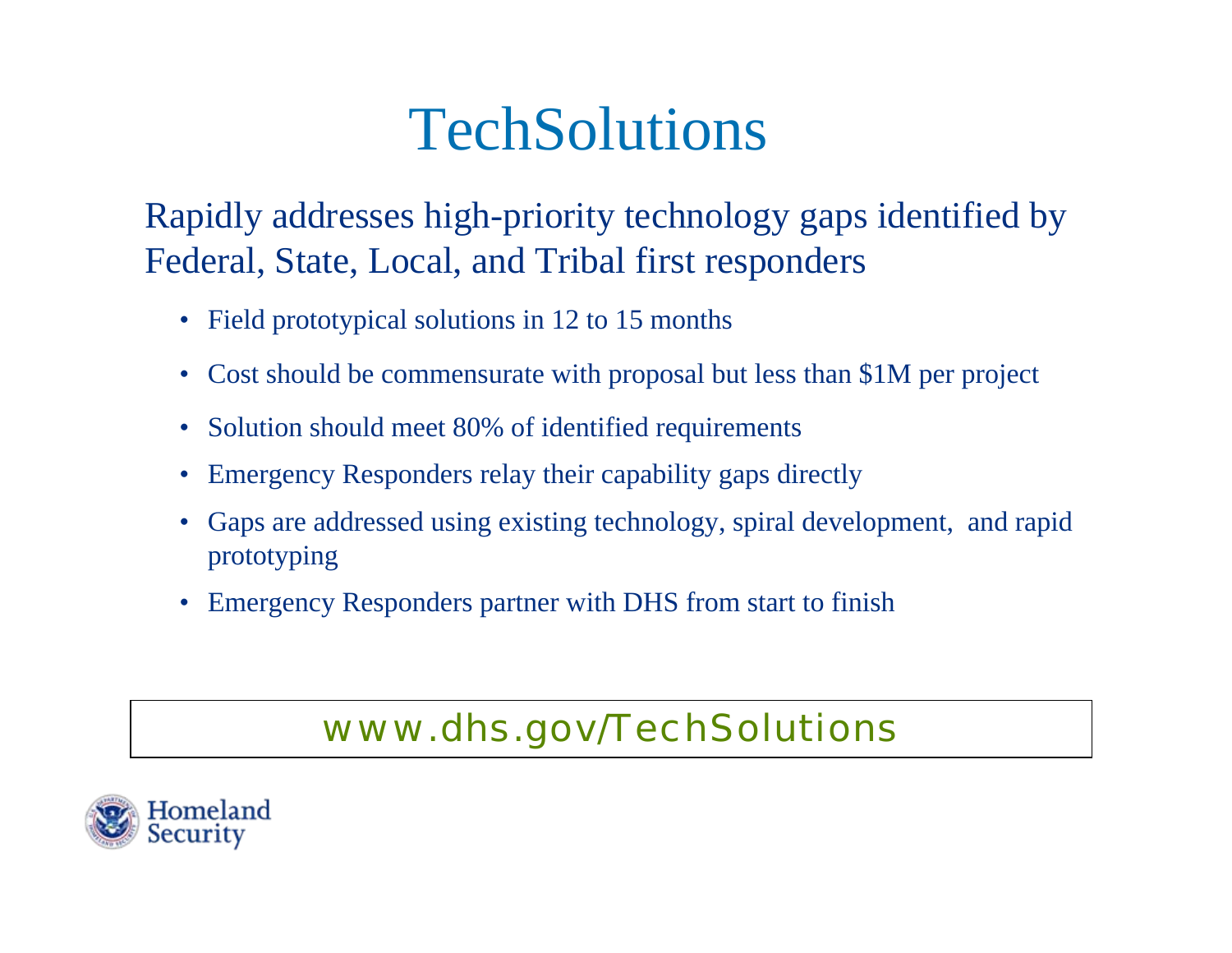### **Handheld Biometric System Pilot in the Mona Pass**

### **Pilot Description**

Real-world operational pilot of U.S. Coast Guard (USCG) maritime mobile biometrics technologies in the Mona Pass. The pilot identifies strengths and shortfalls associated with the use of mobile biometrics. This program assessed the feasibility and utility of ship-to-shore communications for the biometric device. The pilot produced a technology development roadmap to guide procurement and acquisitions supporting Coast Guard operations; during the pilot over 300 immigrants on watch or wanted lists were identified.



### **Demos/Deliverables/Transitions:**

- Pilot system tested in the Mona Pass FY07/FY08
- USCG to procure units for Florida based cutter and patrol boats – FY09
- Handheld Biometric System becomes USCG program of record – FY10

### **Benefits to First Responder:**

• Timely identification of interdicted immigrants on a watch or wanted list

### **Intended Customers:**

• USCG with lessons learned for CBP, US-VISIT

**Partners:** USCG

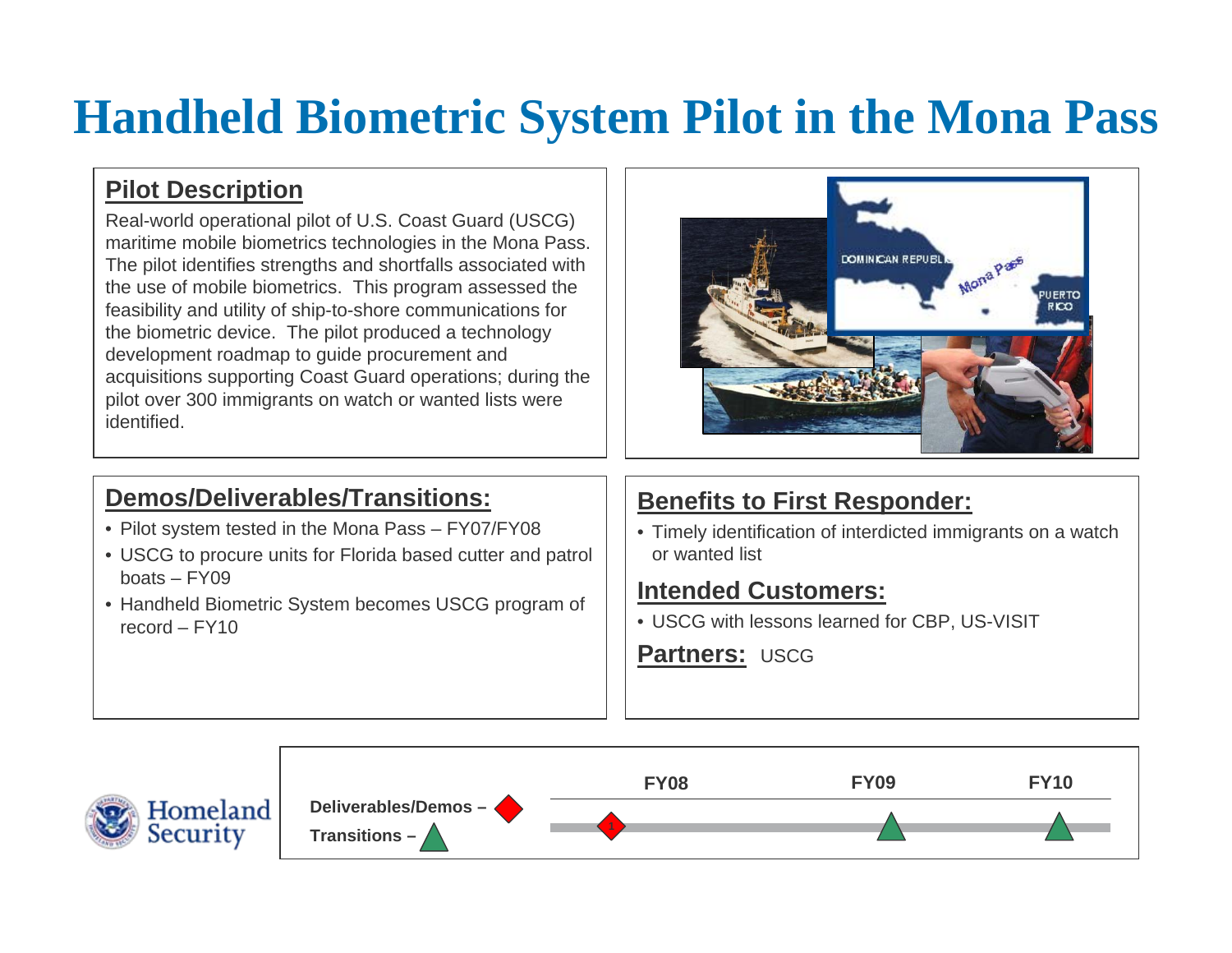### **Advanced Personal Protection System**

### **Product Description:**

An Advanced Personal Protection System program will create a repeatable product development process to develop improved multi-threat personal protection ensembles for Federal, state, local and tribal law enforcement and first responders. The system will leverage DoD investment in personal protection technology and systems to improve user survivability and operational performance.

### **Demos/Deliverables/Transitions:**

- Define user requirements 1QFY09
- Fabricate PPE prototypes 2-3QFY09
- Conduct technical testing 3-4QFY09
- Down select prototypes for testing 4QFY09
- Conduct operational testing 4QFY09-1QFY10
- Define PPE system  $-1$ <sup>st</sup> Qtr FY10
- Transition  $-2<sup>d</sup>$  Otr FY10



### **Benefits to First Responder:**

- Improve levels of protection
- Reduce operational burden imposed by PPE
- Expand PPE effectiveness against multiple threats

#### **Intended Customers:**

• Federal, State, Local and Tribal Nation

**Partners:** U. S. Coast Guard

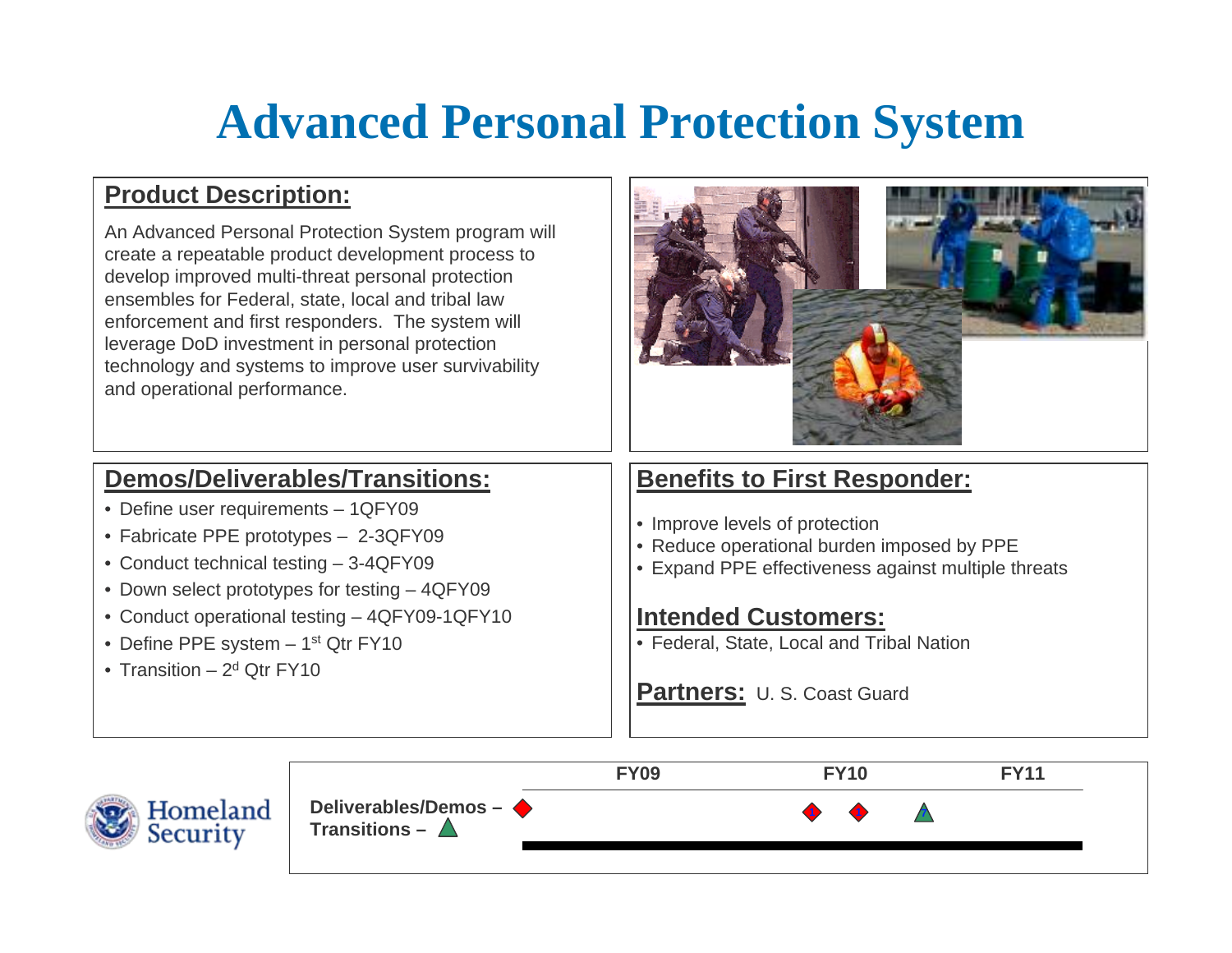### **Arundo Donax (Carrizo Cane) Eradication**

### **Product Description:**

Carrizo Cane is a giant reed that grows along the banks of southwest rivers whose dense foliage encumbers law enforcement activities. Working with the U.S. Dept of Agriculture (USDA), Canada, and Mexico, this program seeks to use harmless natural control agents to eradicate the non-indigenous invasive reed species. Use of pesticides is not environmentally sound.

### **Demos/Deliverables/Transitions:**

- Conduct Greenhouse Pilot with USDA FY08
- Host range testing of selected agent(s) FY08
- Begin U.S./Canada/Mexico approval process FY08
- Field implementation FY09



- Remove cover used for illegal activity
- Enhance environmental stability

- Customs and Border Protection (CBP)
- Partners: USDA, Canada, Mexico

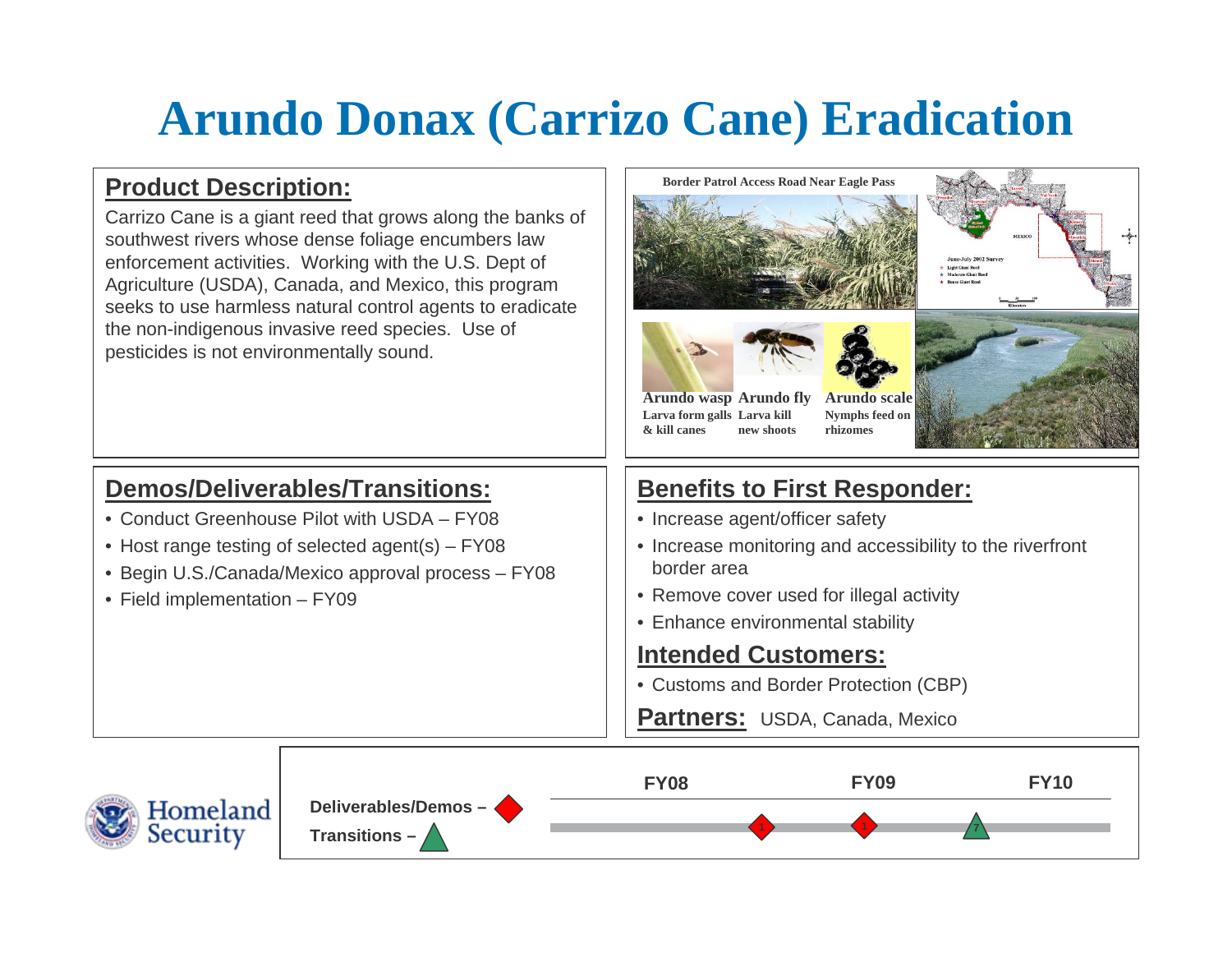### **Next Generation Breathing Apparatus**

### **Product Description:**

An innovative self-contained breathing apparatus (SCBA) that will allow First Responders more mobility and less fatigue while responding to emergencies, as well as increased accessibility to confined spaces. The SCBA will be compatible with current systems.



### **Demos/Deliverables/Transitions:**

- Fabricate production test units FY08
- Field operational testing FY08
- NIOSH and NFPA certification testing FY09
- Dept of Transportation (DOT) certification FY09
- Transition FY09

### **Benefits to First Responder:**

- Reduction in weight from 30 lbs to 7.8 lbs
- Reduction of profile to 1.625 inches
- Increased flexibility and reduced fatigue
- Rechargeable
- Compatible with existing air supply hoses

#### **Intended Customers:**

• Federal, State, Local and Tribal Nation

**Partners: DOT, NIOSH, NFPA** 

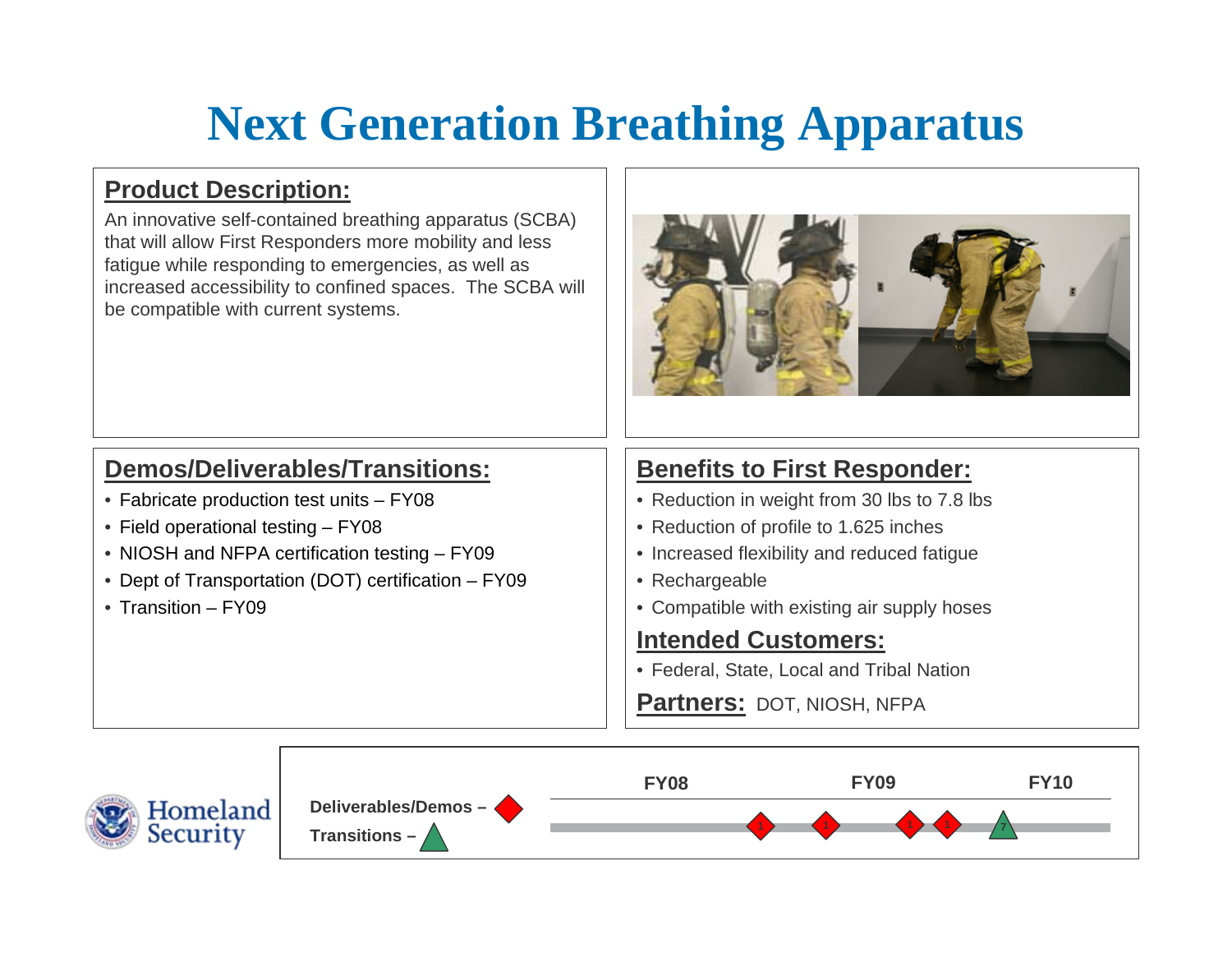### **3-D Locator System**

### **Product Description:**

The 3-D Locator develops a system to accurately locate and track incident responders inside buildings and subterranean facilities. System will include components such as locator, alarm, communications, and visualization. The initial target accuracy is 3m.



### **Demos/Deliverables/Transitions:**

- System prototype FY08
- Demonstrate target accuracy FY09
- Spiral development of 1m system FY09

### **Benefits to First Responder:**

- Provide incident commanders with accurate location data to facilitate tracking of personnel
- Improve situational awareness to facilitate the rapid and effective deployment of First Responders
- Facilitate rescue of injured/trapped First Responders

### **Intended Customers:**

• FEMA/USFA, Federal, State, Local and Tribal Nation

**Partners:** L-3 Communications

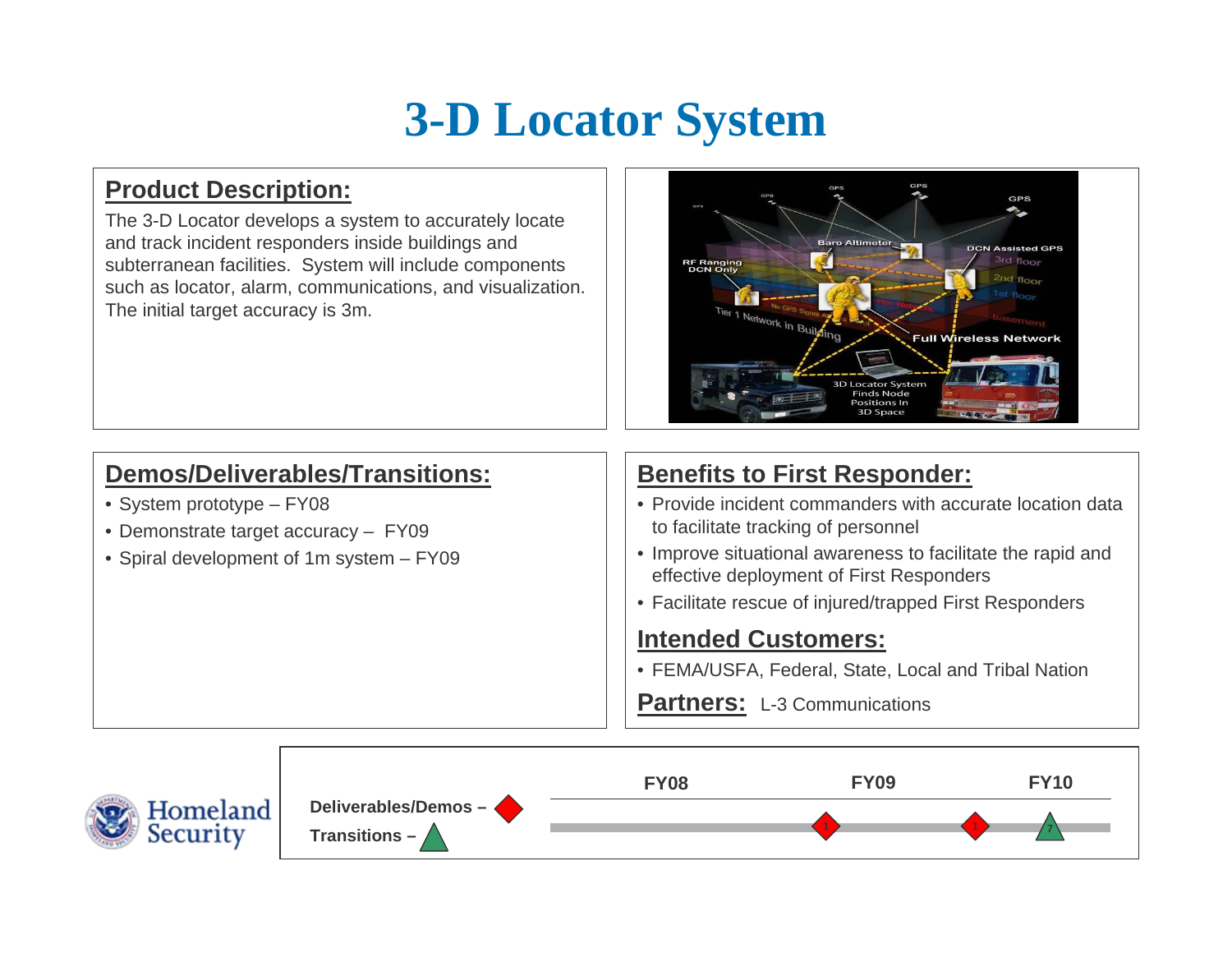## **Handheld LED-Based Incapacitator: DAZZLER**

### **Product Description:**

The project is developing a hand-held and non-lethal optical law enforcement device that neutralizes and assures compliance of unruly and uncooperative individuals. The device will be lightweight and energy efficient. It will cause temporary, but safe, flash-blindness, psychological discomfort, disorientation, and other effects without threatening the safety of officers or innocent civilians.



### **Demos/Deliverables/Transitions:**

- Prototype installation and test FY08
- Prototype demonstration  $-4$ <sup>th</sup> Qtr FY08
- Transitions FY09

### **Benefits to First Responder:**

- Improved less-lethal capabilities for law enforcement personnel
- Greater range in terms of application of force
- Increased safety for civilians

#### **Intended Customers:**

• Federal, State, Local and Tribal Nation

#### **Partners:** SBIR

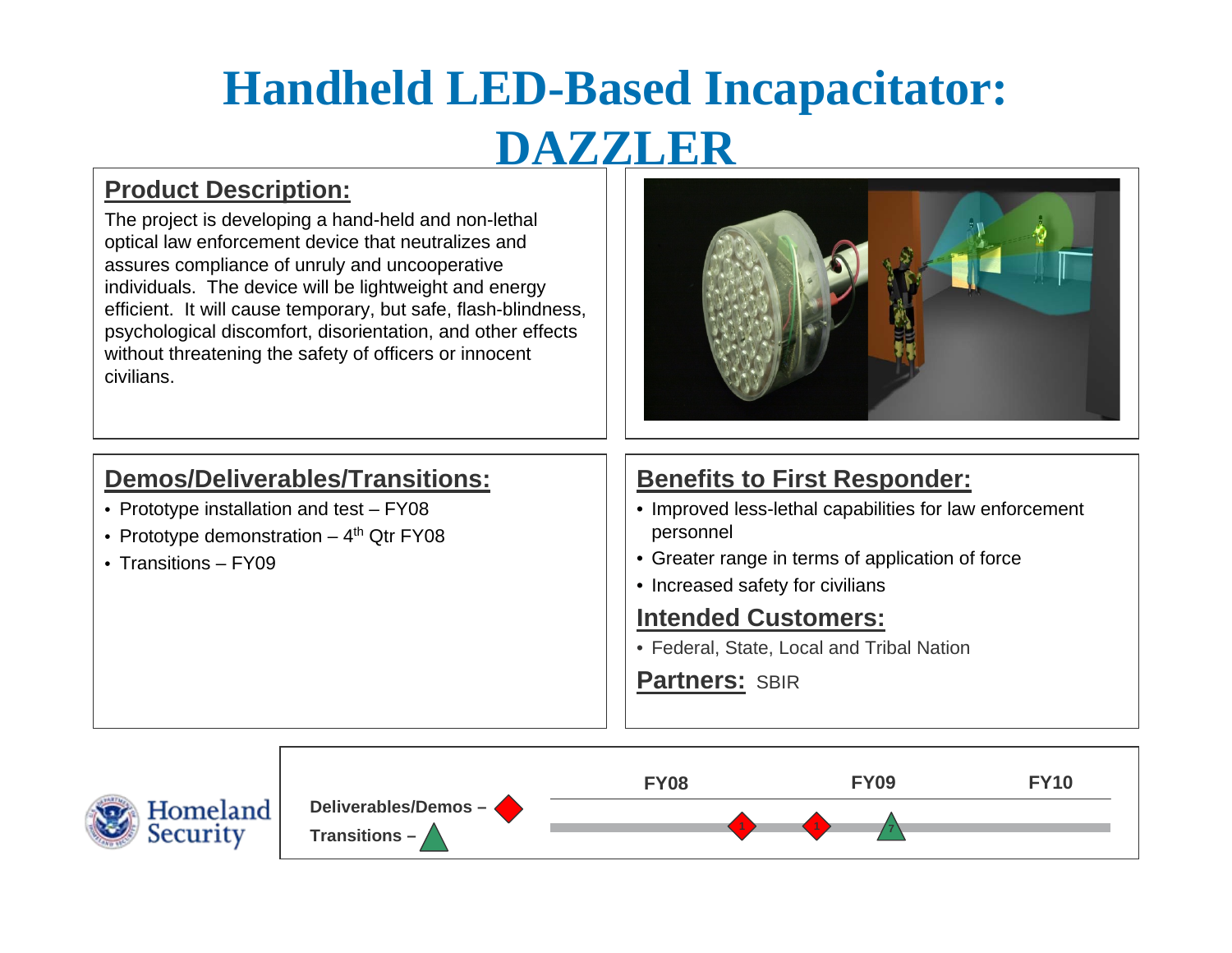### **Vehicle Mounted Chemical Detector System**

### **Product Description:**

The chemical detector system will provide incident commanders with awareness of a broad range of hazards at incident scenes. The system will employ truck mountable/man-portable sensors for airborne chemical detection. This system will provide remote data and alert displays to a central location via a wireless communications link, and the data will include consequence analysis and plume modeling to facilitate evacuation decisions.



### **Demos/Deliverables/Transitions:**

- Conduct live chemical testing FY09
- Field prototype demo with local First Responders FY09
- Transition FY10

### **Benefits to First Responder:**

- Provide fire and emergency responders the data required to make key decisions during fire mitigation, rescue, and hazards control
- Integrated chemical/hybrid sensor system

### **Intended Customers:**

• Federal, State, Local and Tribal Nation

**Partners:** Special Technologies Laboratory (STL), Oak Ridge

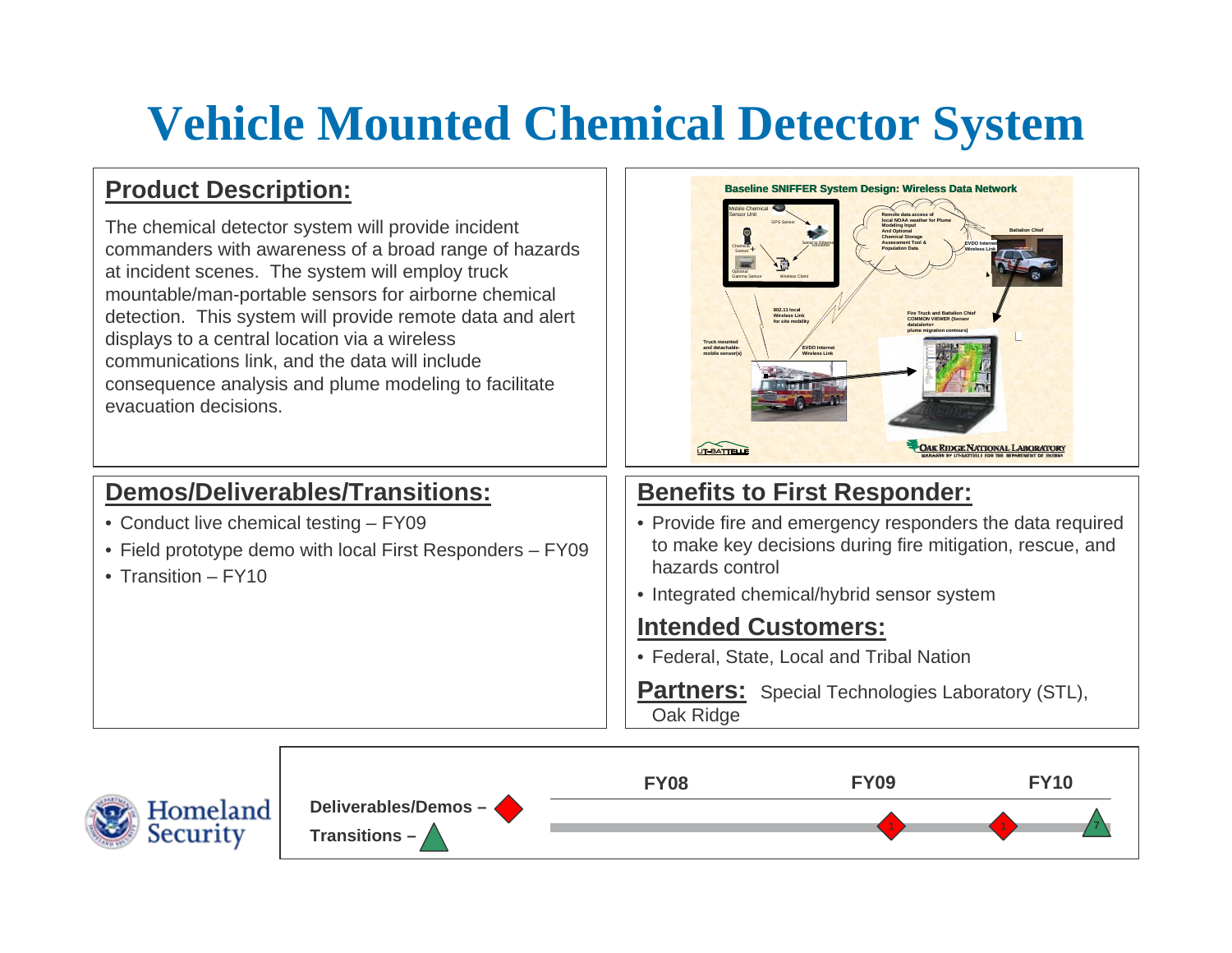### **Standoff Patient Triage**

### **Product Description:**

A multimodal, portable, lightweight health assessment system capable of operating in a standoff mode at distances of up to 40 feet for patient triage at incident scenes. A First Responder will aim the unit at the patient to collect the sensor data which is analyzed using medical algorithms and the results are shown on the display. The sensor has three subsystems: a laser Doppler vibrometer, an infrared camera, and a stabilization system.

### **Demos/Deliverables/Transitions:**

- Demonstrate an engineering prototype  $-4<sup>th</sup>$  Qtr FY08
- Demonstrate a second generation prototype FY09
- Demonstrate and test a pre-production prototype FY09
- Transition FY09–1<sup>st</sup> Otr FY10

### **Benefits to First Responder:**

- Provides reliable information on patient health in less than 30 seconds
- Does not require trained medical personnel
- Facilitates diagnosis and treatment

- Federal, State, Local and Tribal Nation
- **Partners: Navy Systems Command**

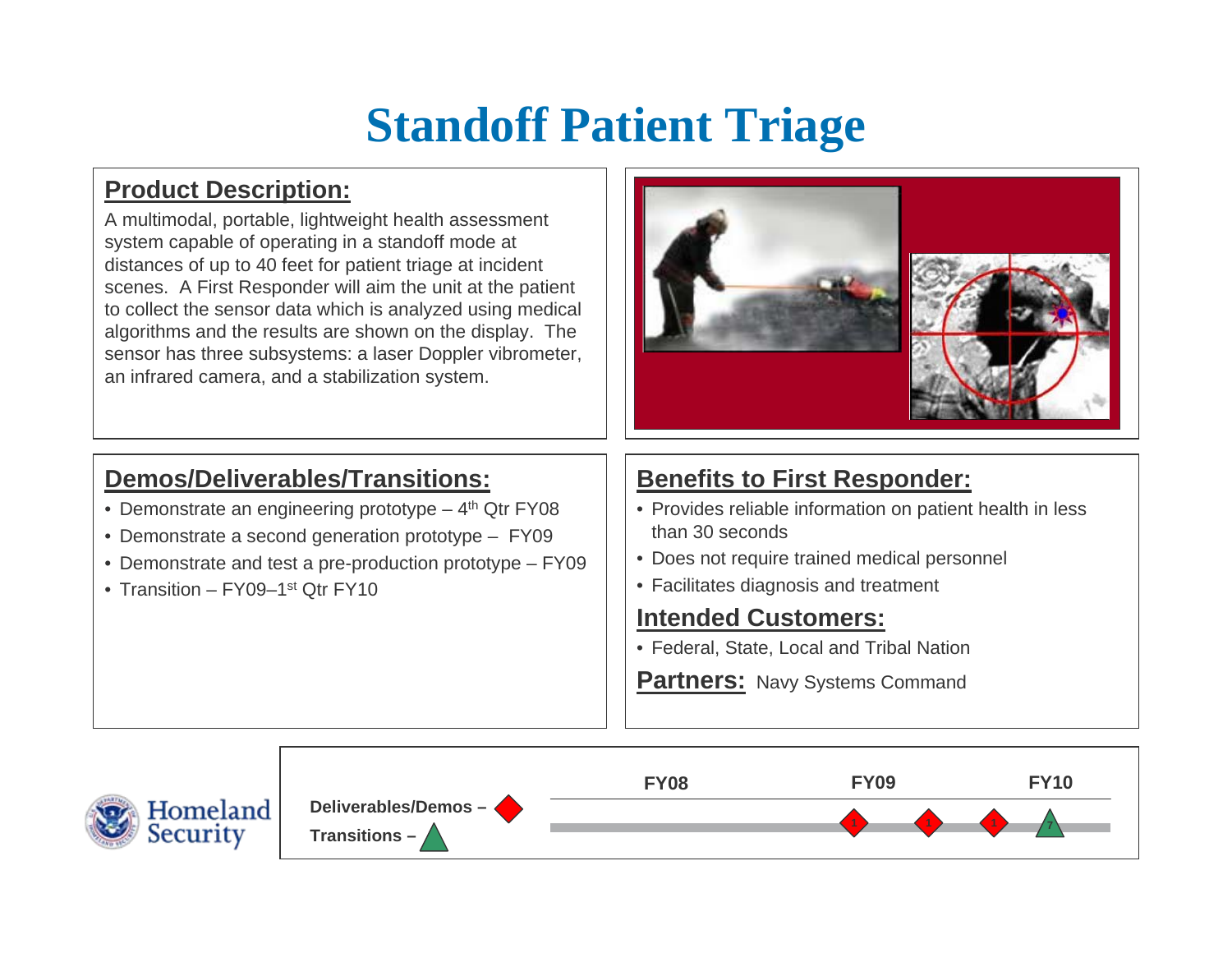### **Ocular Scanning Nerve Agents/Toxic Gases**

### **Product Description:**

A handheld device that provides the ability to rapidly, reliably, and non-invasively screen a very large group of individuals for possible exposure to chemical warfare agents, biological toxins, selected toxic industrial chemicals and organic nitrate explosives. The technology will be simple to use, require minimal training, and be inexpensive to manufacture, operate, and maintain.



### **Demos/Deliverables/Transitions:**

- Deploy system to Alaska to evaluate and test accidental exposure to botulism, toxins – FY08
- Testing on individuals accidentally exposed to organophosphate pesticides, botulism, toxin, carbon monoxide and cyanide – FY08
- Refined algorithms and software for automated detection and identification of ocular biomarkers for exposure to organic nitrate explosives – FY09
- Transition FY09

### **Benefits to First Responder:**

- Allows for exposure determination at the scene
- Does not require trained medical personnel
- Facilitates diagnosis and treatment

- Federal, State, Local and Tribal Nation
- **Partners:** State of Alaska